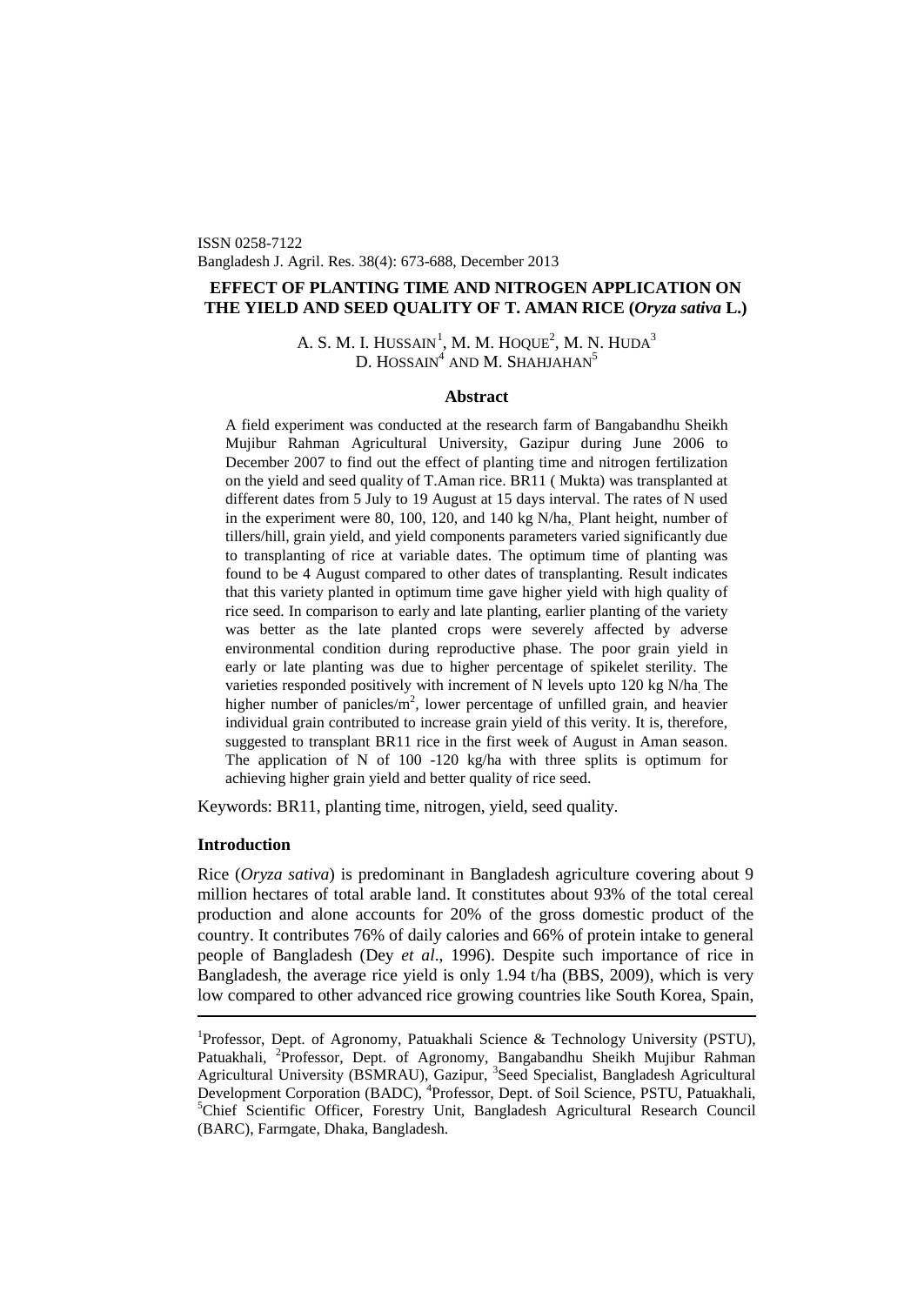Australia, China, and Japan where the average yield is more than 5 t/ha (FAO, 1998). Therefore, it is urgently needed to increase rice yield in order to meet the growing food demand of Bangladesh.

Planting time affects not only growth and productivity of Aman rice but also affects generously on seed quality. Planting time affects seed quality through affecting seed growth and development as it prevail different environmental conditions in the processes of seed development and seed maturation (Castillo *et al*., 1994). Seed quality differs even in early, mid and late maturing crops. Sing and Gill (1981) reported that early maturing crops produce poor quality seed because these remain longer time in the field during warm weather although the reverse is true in many other crops.

The potential for increasing rice production strongly depends on the ability to integrate a better crop management for the different varieties into existing cultivation systems (Mikkelsen *et al.,* 1995). A higher output per unit area also demands considerable amounts of external inputs, such as fertilizers. Nitrogen is the most essential clement in determining the yield potential of rice and nitrogenous fertilizers are one of the major inputs to quality seed production of rice (Mae, 1997). Both over fertilization and inadequate supply of nitrogen may decrease grain yield and seed quality of rice (Henan and Bacon, 1987). The degree of seed setting and grain development of T. Aman rice under different planting times and nitrogen application is variable under the condition of soil, season, and the variety use and for T.Aman rice cultivation and the objective was to determine optimum planting time and nitrogen requirement for higher yield and quality seed production and to identify the proper mode of nitrogen application for better seed quality of T. Aman rice variety (var. BR11).

### **Materials and Method**

A field experiment was conducted at the experimental farm of Bangabandhu Sheikh Mujibur Rahman Agricultural University, Gazipur under wetland condition during the rainy season of 2006. The location of the experimental site was  $24.09^{\circ}N$ latitude and  $90.26^{\circ}E$  longitude with an elevation of 8.2 m from sea level. The soil of the experimental field belongs to the Shallow Red-Brown Terrace type under Salna series (Haider *et al*., 1991) of Madhupur Tract (AEZ 28).

The weather of the experimental site was sub-tropical in nature having rainfall in the mid June to mid September with gradual fall in temperature from last week of October. The maximum and minimum temperature was 27.01 and  $33.52^0$ C, respectively.

There were three sets of treatments in the experiment. First set was planting time of rice viz., 5 July, 20 July, 4 August and 19 August, second set was nitrogen levels viz., 80-100-120-140 kg N/ha and third set was mode of nitrogen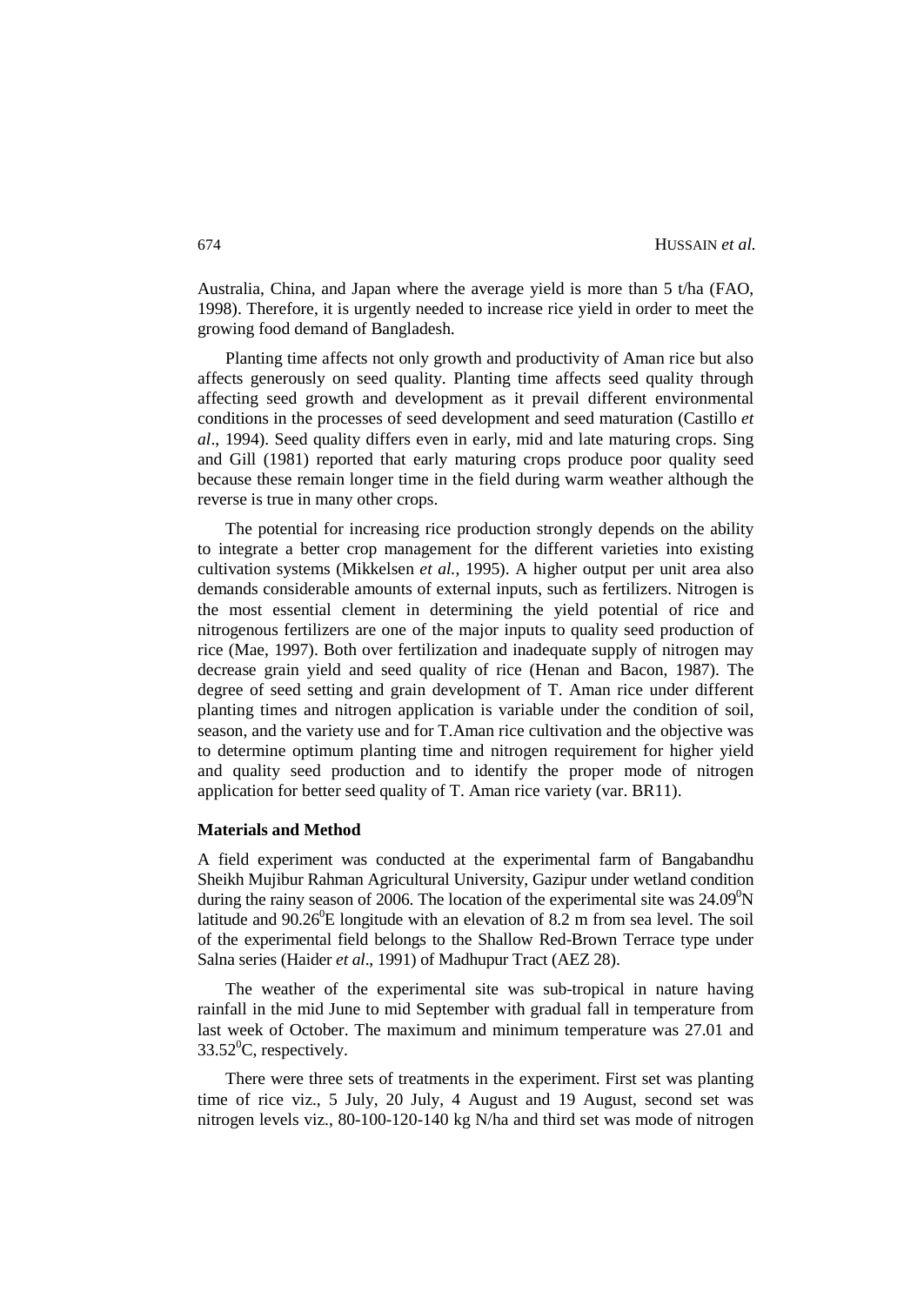application viz., three splits and four splits as top dressing. The design of the experiment was split-split plot where planting times where assigned on main plot, nitrogen on subplot, and mode of nitrogen application on sub-sub plot. Treatments were replicated three times. Unit plot size was  $4 \text{ m} \times 3 \text{ m}$ . Unit plot and block was separated for irrigation and drainage by 0.5 m and 1.0 m, respectively.

The soil was silty clay loam having bulk density 1.21 g/cc, particle density 2.28 g/cc, soil porosity 47.50%, pH 5.80, organic carbon 0.68%, total nitrogen 0.07%, available P 16.90 mg/kg soil, exchangeable K 0.55 meq/100 g soil, available S 2.78 mg/kg soil and available B 0.19 mg/kg soil.

Thirty five days old rice (var. BR11) seedlings were transplanted on specific dates (treatment wise) using one seedling per hill at a spacing of 20 cm  $\times$  20 cm. The crop was fertilized with four levels of nitrogen as per treatments and P, K, S, and Zn were applied as par recommendation for rice (BRRI, 2004). All fertilizers except urea were applied as basal before the last harrowing during final land preparation. In mode of nitrogen application with three splits, urea was top dressed in three equal splits at 7 days after transplanting (DAT), maximum tillering stage, and the panicle initiation (PI) stage. While in mode of nitrogen application with four splits urea was top dressed at 7 (DAT), maximum tillering stage, the panicle initiation (PI) stage, and 7 days after flowering.

In order to keep the crop weed free the land was weeded manually. The first weeding was done at 15 and second at 30 DAT. Due to the shortage of rain water, irrigation was applied during land preparation, transplanting, and at different crop growth stages to avoid water stress. During crop growth, the field was irrigated to maintain a thin layer (2-3 cm) of water although at maturity no standing water was allowed to stay in the crop field. Insecticides were applied time to time to control insect pest.

Crop was harvested at proper maturity with sickle. Harvesting was done at different dates due to the variation of planting dates. An area of  $6m<sup>2</sup>$  was harvested from the centre of each plot to estimate the grain yield. The harvested samples were threshed using paddle thresher, cleaned the grains, and dried to adjust at 14% moisture content.

For yield attributes, plant height was recorded from 10 randomly selected plants from each plot. The height was recorded from base of the plant to tip of upper most spikelet of the panicle. Total number of hills from  $1m<sup>2</sup>$  area was harvested and the numbers of panicles were counted. Twenty panicles were randomly taken from the sample and panicle length was measured from the neck to the top of the panicle. After counting the panicle number, all spikelets from the panicles were placed in a paper bag that has been properly labeled. The total grains were counted including filled and sterile spikelet. Thousand of grains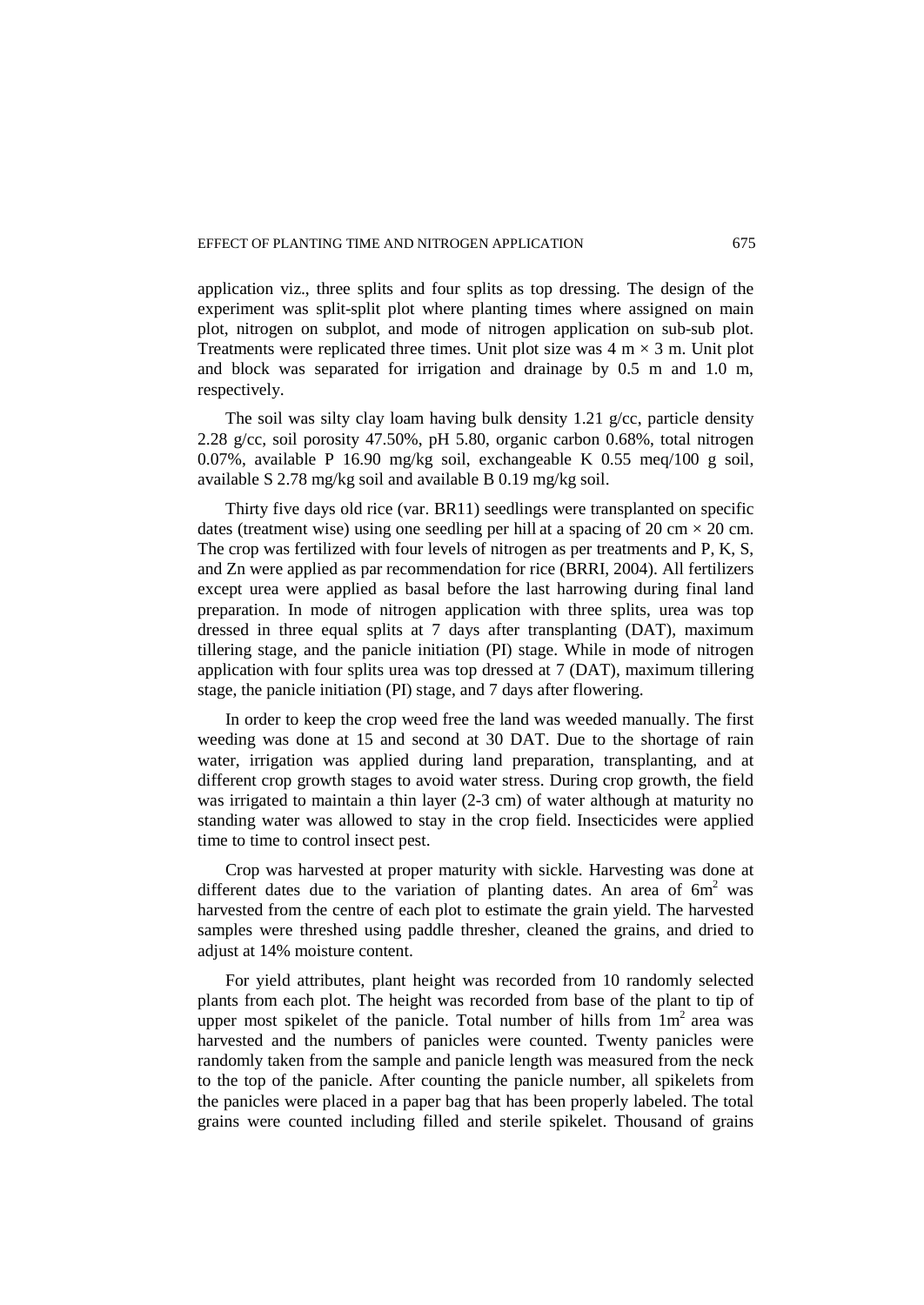were randomly selected and dried to 14% moisture content and then weighed in an electrical balance. The harvested seeds of each transplanting time were stored in plastic airtight container for determination of seed quality parameters.

Quality of fresh seed harvested rice seed were assessed by germination test, speed of germination, seedling vigour, seedling length, seedling dry weight, electrical conductivity test, and soluble protein content as per following procedures.

One hundred seeds harvested from different N levels of each planting time were used and replicated four times. Seeds were placed in petridish containing filter paper soaked with distilled water. Then the petridishes were placed in an incubator at  $30^0C$  till the completion of germination. Seedlings were counted every day and a seed was considered to be germinated as seed coat ruptured and radical came out up to 2 mm in length. Final germination count was made according ISTA (2006).

Germination percentage was calculated by using the following formula:

$$
Germanation (\%) = \frac{Number of seeds germinated}{Number of seeds tested} \times 100
$$

The speed of germination of seed sample was monitored by counting the germinated seedling at an interval of 24 hours and continued for twelve days. Co-efficient of germination and vigour index were calculated using the following formula (Copeland, 1976):

$$
Co\text{-efficient of germination} = \frac{100(A1 + A2 + \dots + Ax)}{A1T1 + A2T2 + \dots + AxTx}
$$

Where,

A= number of seeds germinated

 $T=$  Time corresponding to A

 $x =$  number of days to final count

Seedling vigour was calculated from a daily count of germinated seeds until it reached a constant value following the formula given by Maguire (1962).

 $SV = \frac{\text{Number of normal seedlings (first count)}}{\sum_{n=1}^{\infty} \frac{1}{n} + \cdots}$ Days to first count

Number of normalseedlings(last count)

Days to last count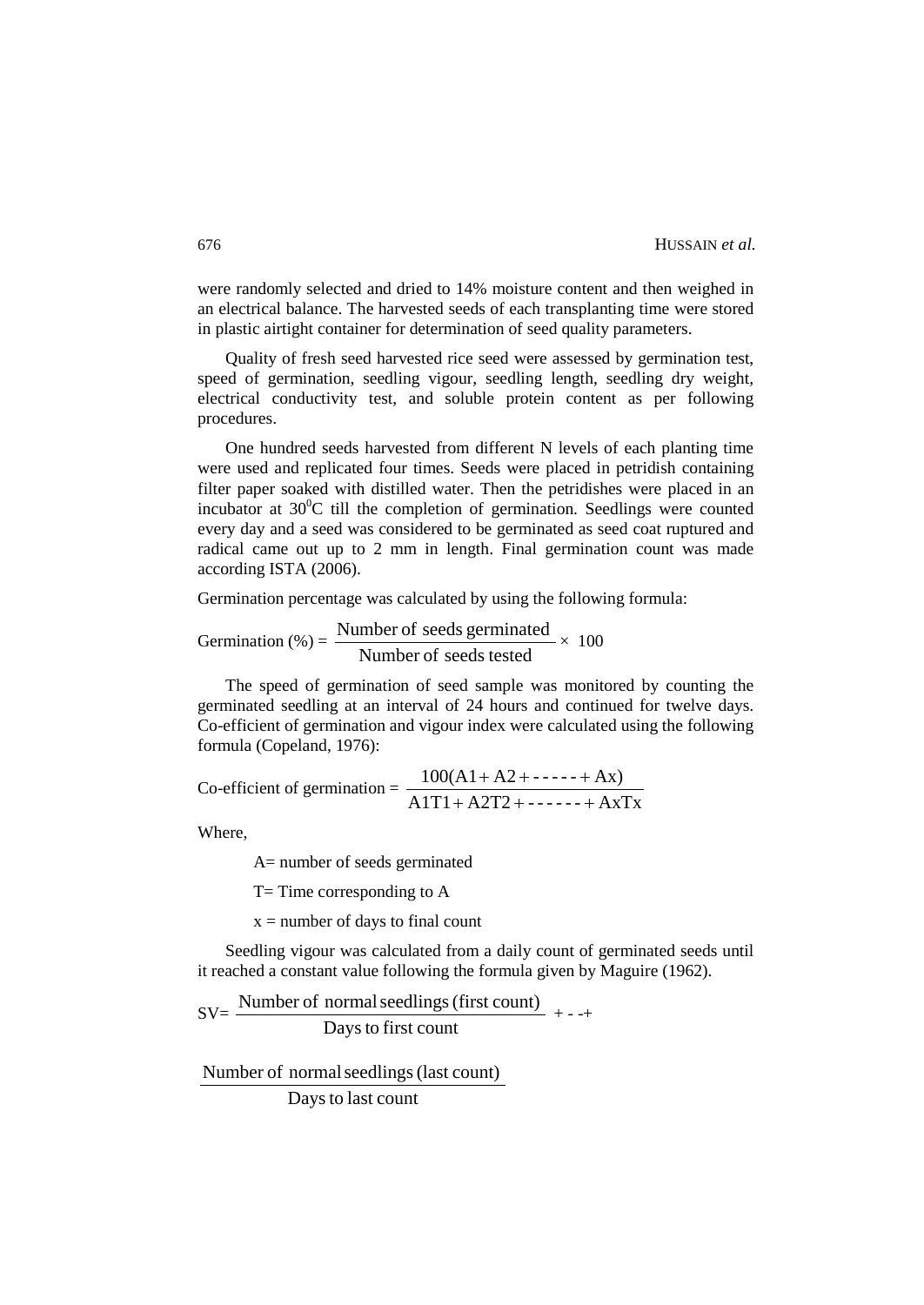#### EFFECT OF PLANTING TIME AND NITROGEN APPLICATION 677

Seedling obtained from standard germination test was used for seedling evaluation. Normal or abnormal seedlings are classified according to the rules of International Seed Testing Association (ISTA, 2006). Seedling shoot and root length was also measured at the end of the germination test. Ten seedlings from each petridish were harvested and shoot and root length of individual seedlings was measured. The shoot and root were also dried at  $70^{\circ}$ C for 72 hours for determination of seedling dry matter yield.

For electrical conductivity test, 50 seeds were weighed and soaked in 50 ml of de-ionized water for 24 hours at  $25\pm1$ <sup>0</sup>C (Ali *et al.*, 2005). After 24 hours, water of the beaker containing seeds was decanted in order to separate the seeds. The leachates conductivity was determined in  $\mu$ s cm<sup>-1</sup> by using a conductivity meter (Model-CM-30ET). Four replicates of measurements were made for each sample of seeds.

Nitrogen content in the seeds was determined following micro Kjeldahl digestion colorimetric method (Cataldo *et al*., 1974) at final harvest and protein content was calculated by multiplying the nitrogen content (%) in seeds by a factor of 5.95 (Juliano, 1972).

All data were subjected to statistical analysis by analysis of variance (ANOVA). Microsoft EXCEL and MSTAT software programmes were used wherever appropriate to perform statistical analysis. Functional relationships among the parameters were established through correlation analysis.

### **Results and Discussion**

#### **Plant height**

Transplanting times significantly influenced on plant height of Aman rice (Fig. 2). Plant height decreased as the planting time delayed. The tallest plant (127.98 cm) was produced when transplanting was done at the earliest date on 5 July. The shortest plants (115.35 cm) were found from 19 August. Earlier planted crop received high rainfall and high temperature (Fig. 2) which favoured better growth and enhanced the plant height (Rahman, 2003).

Applied nitrogen also increased the plant height of Aman rice (Fig. 1). The tallest plant (127.76 cm) was found with 140 kg N/ha and the shortest (122.79 cm) with 80 kg N/ha. Nitrogen influenced cell division and cell elongation and ultimately increases plant height (Mannan, 2005). Mode of nitrogen application, however, did not significantly increased height of the variety.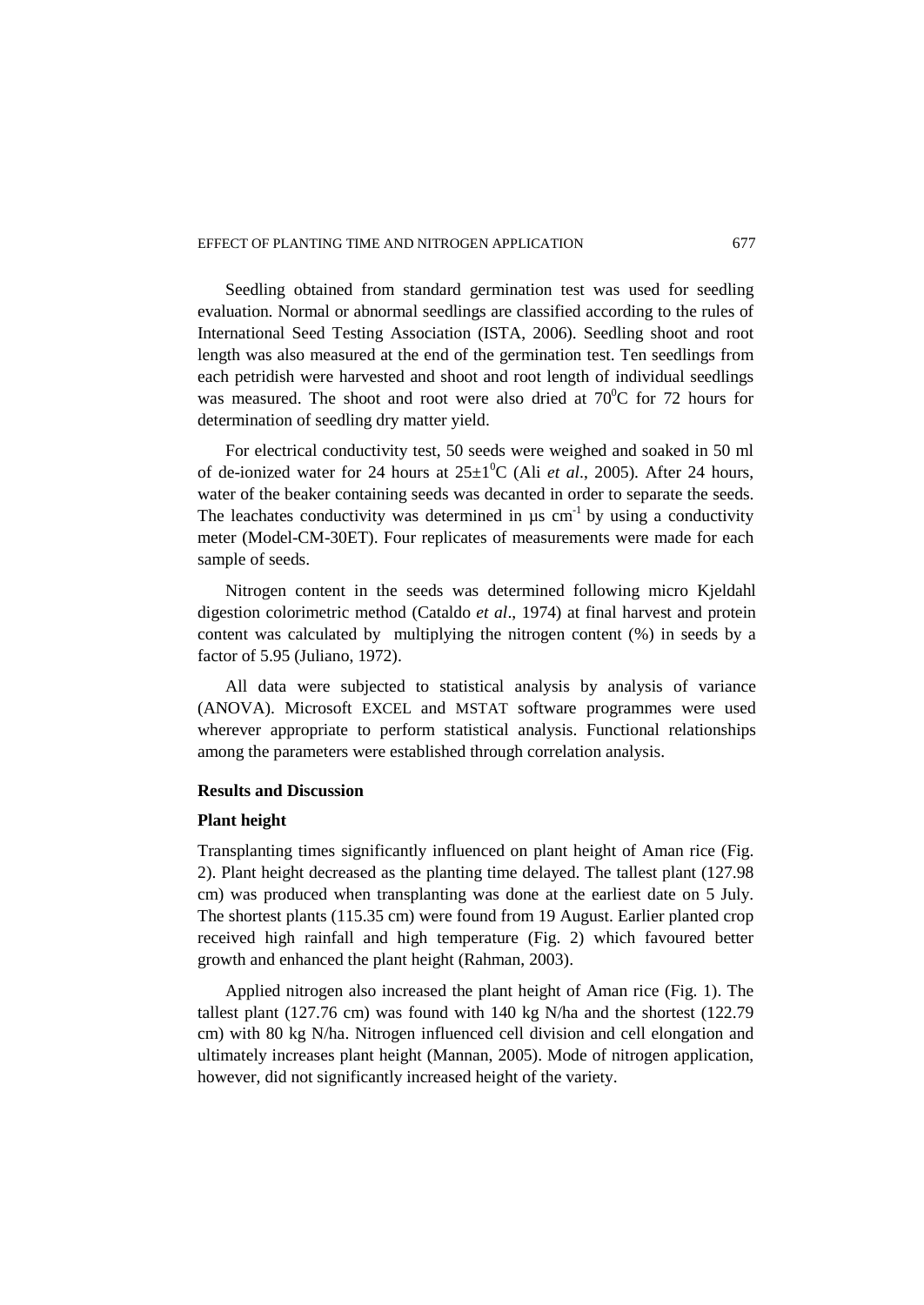

**Fig. 1. Effect of different planting time, nitrogen level and mode of N application on plant height of Aman rice (var. BR 11).**

#### **Tillers per hill**

Date of transplanting also exerted significant influence on number of tillers per hill **(**Fig. 1). The results revealed that the number of tillers per hill decreased gradually with the advent in planting time. The highest number (11.31) of tillers per hill was observed at 5 July transplanting rice seedling and the lowest (9.67) was recorded from the late planted rice (19 August). The number of tillers per hill decreased in delayed planting as it got lesser time for tiller development (Schnier *et al*., 1990).

Number of tillers increased significantly with the increase of nitrogen level. The application of nitrogen promoted the development of tillers. The highest number of tillers per hill (11.00) was produced when the crop was fertilized with 140 kg N/ha and the lowest (10.10) was obtained from 80 kg N/ha treated crop. The results are in full compliance with those of Maske *et al.* (1997) who reported increased number of tillers per hill with increased nitrogen level. Tillers number per hill was identical in different split of nitrogen application.



**Fig. 2. Tillers per hill of Aman rice (var. BR11) as affected by planting time, nitrogen level and mode of nitrogen application.**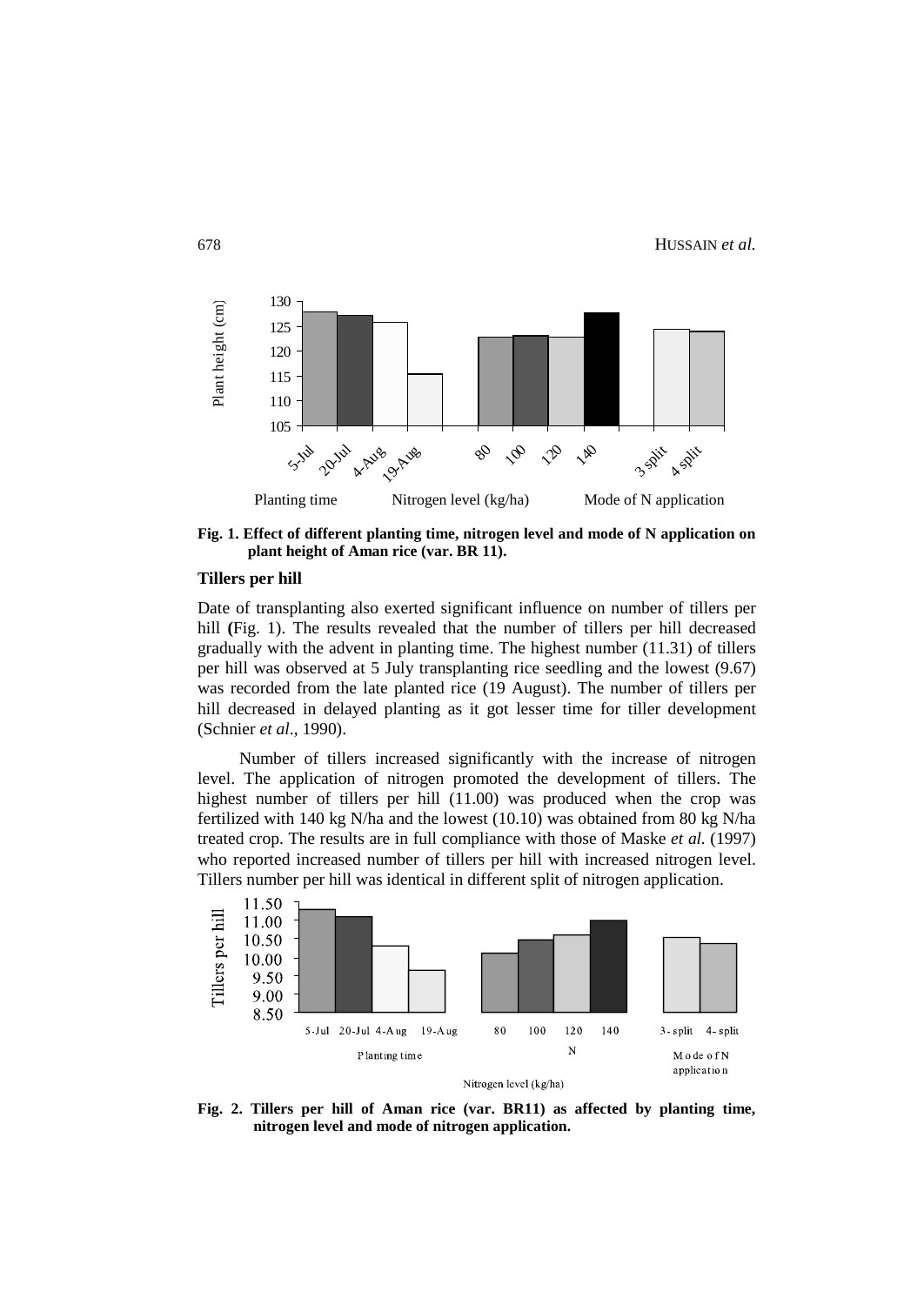## **Panicles per hill**

Grain yield can be described as the product of the number of panicles per unit area, the number of spikelets/panicle, percentage of filled spikelets, and the mean kernel weight. Each of these components has its own critical period, which is largely influenced by prevailing environment of the crop growing season. Among the yield components, number of panicles is very important for final yield of rice. The results presented in (Fig. 2) indicated that planting times significantly affected the number of panicles/hill. The highest number of panicles per hill (10.11) produced on 4 August transplanted rice and the lowest (7.93) was on 19 August planted rice. It is observed that the number of panicles per hill gradually increased till 4 August planting and it decreased beyond that date. Singh *et al.* (2002) also observed similar response in number of panicles/hill in late planting rice.



## **Fig. 3. Number of panicles per hill of Aman rice (var.BR11) as affected by planting time, nitrogen level and mode of N application.**

Number of panicles/hill varied significantly due to different levels of nitrogen application. The number of panicles/hill increased with the increase of N rates upto 140 kg N/ha (Fig. 3). The highest number of panicles/hill (9.76) was produced when the crop was fertilized with 140 kg N/ha and the lowest (9.00) was obtained from 80 kg N/ha. Adequate supply of nitrogen probably favoured the cellular activities during panicle formation which led to increased number of panicles per hill (Khush 1996). Number of panicles/hill did not vary significantly due to variation of mode of nitrogen application.

## **Grains per panicle**

 The number of grains per panicle varied with the variation of dates of planting of the variety (Table 1). Crops planted in August 4 produced the highest number of grains/panicle (131.42) and the lowest number of grains/panicle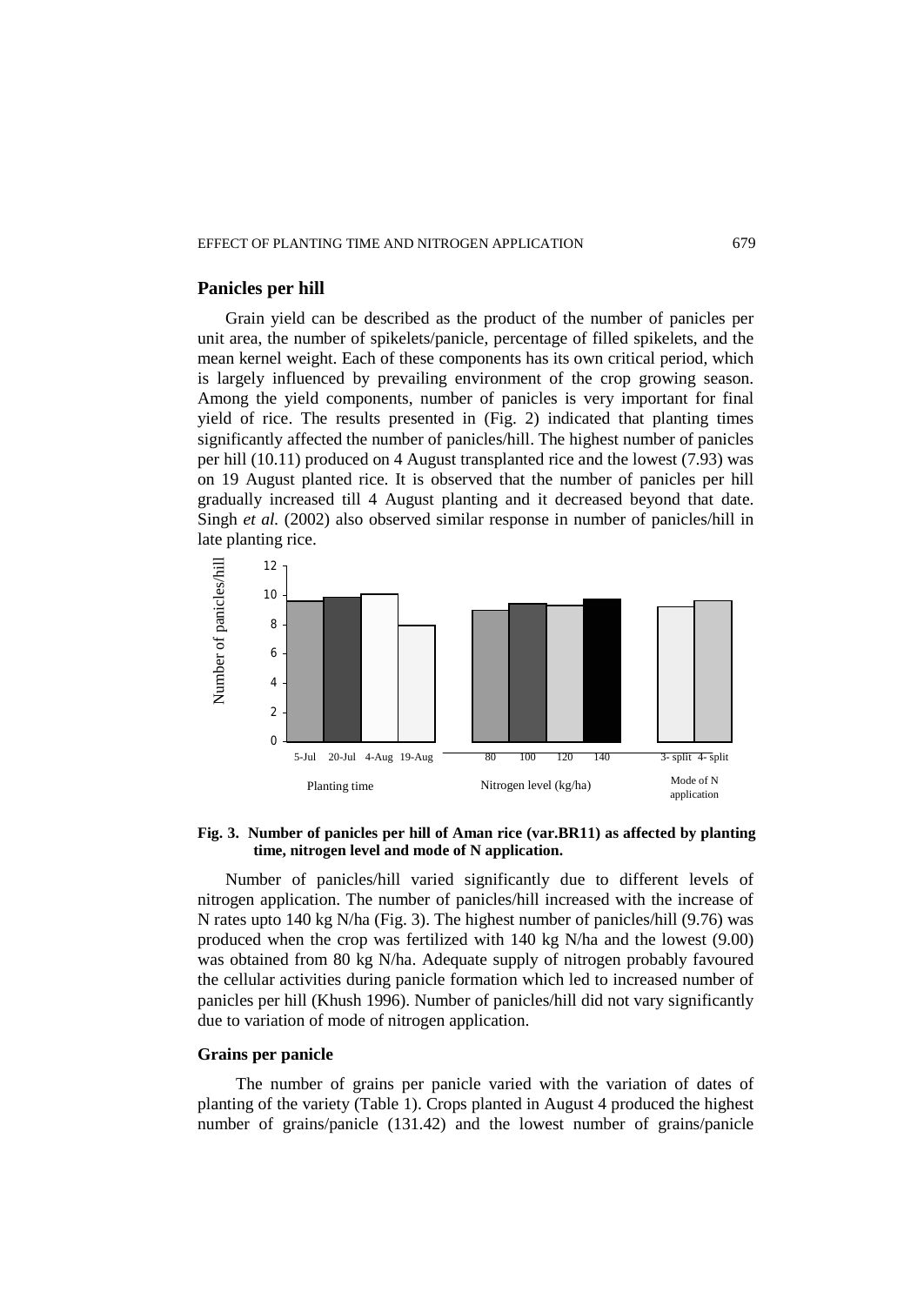(117.04) was found from rice planted in 5 July. Better growth of the variety of 4 August transplanting might increase panicle length which beared the highest number of grains per panicle.

The number of grains/panicle also varied significantly due to applied nitrogen. The number of grains/panicle (130.63) increased with the increase of nitrogen up to 120 kg N/ha which was identical to 140 kg N/ha. It might be due to the application of higher doses of nitrogen which produced more biomass and translocated to grain development. Mode of N application, however, showed insignificant effect on grains per panicle.

### **Unfilled grains per panicle**

Number of unfilled grains/panicle differed significantly due to different dates of transplanting of aman rice. The highest number (34.91) of unfilled spikelets/panicle was recorded on 19 August transplanting and the lowest (16.56) was observed in 4 August transplanting (Table 1). The highest number of unfilled grains/panicle in the late planted crop was the resultant of adverse effect of low temperature which might have caused spikelet sterility. Generally, rice flowers open about 10 to 12 hours and the minimum temperature of  $22^{\circ}$ C may be experienced during anthesis (Yoshida, 1981). Such, low temperature causes delaying of flowering, failure to produce anthers, poor filling of grain and higher grain sterility. Further, crop planted on 19 August lodged due to strong wind at grain filling stage which enhanced sterility of the variety.

| Management             | Grains/panicle      | Unfilled grains/   | Filled grains/      | $1000$ -seed       |  |  |  |
|------------------------|---------------------|--------------------|---------------------|--------------------|--|--|--|
|                        |                     | panicle            | panicle             | wt(g)              |  |  |  |
| Planting time          |                     |                    |                     |                    |  |  |  |
| 5 July                 | 117.04c             | 21.45b             | 95.59bc             | 23.11a             |  |  |  |
| 20 July                | 127.61b             | 22.51b             | 104.91 <sub>b</sub> | 23.15a             |  |  |  |
| 4 August               | 131.42a             | 18.56c             | 113.05a             | 24.83a             |  |  |  |
| 19 August              | 120.93 <sub>b</sub> | 30.91a             | 90.02c              | 22.51 <sub>b</sub> |  |  |  |
| Nitrogen level (kg/ha) |                     |                    |                     |                    |  |  |  |
| 80                     | 117.61c             | 24.63b             | 92.98c              | 22.82b             |  |  |  |
| 100                    | 126.48b             | 24.02 <sub>b</sub> | 102.46 <sub>b</sub> | 23.04a             |  |  |  |
| 120                    | 130.63a             | 21.48c             | 109.15a             | 23.56a             |  |  |  |
| 140                    | 130.27a             | 27.30a             | 102.97b             | 23.19a             |  |  |  |
| Mode of N application  |                     |                    |                     |                    |  |  |  |
| 3 split                | 126.07a             | 103.41a            | 22.66b              | 22.92 <sub>b</sub> |  |  |  |
| 4 split                | 126.43a             | 100.38b            | 26.05a              | 23.39a             |  |  |  |

|  |                                                  |  |  |  | Table 1. Effect of planting time, nitrogen level and mode of N application on yield |  |
|--|--------------------------------------------------|--|--|--|-------------------------------------------------------------------------------------|--|
|  | contributing character of Aman rice (var. BR11). |  |  |  |                                                                                     |  |

Means in a column followed by same letter (s) are not significantly different at 5% level of significance by DMRT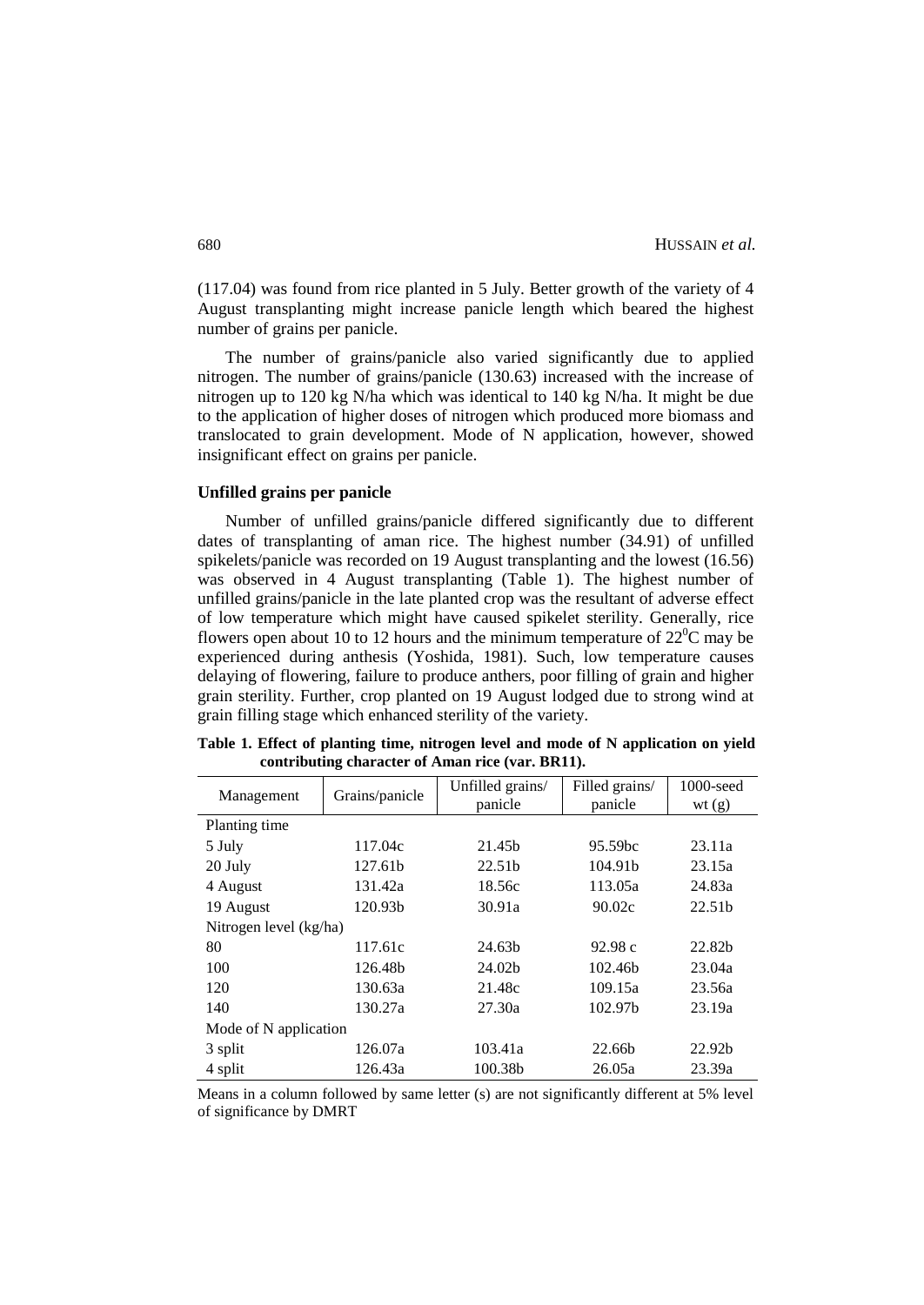A significant difference in number of unfilled grains/panicle was found due to different levels of nitrogen. The maximum number of unfilled grains/panicle (27.30) was recorded from 140 kg N/ha and the lowest was observed (21.48) from 80 kg N/ha. The highest number of unfilled grains/panicle at 140 kg N/ha indicates that this level of nitrogen was probably a case of over dose of nitrogen. The highest dose of nitrogen application increased tallness of plant that enhanced lodging during grain filling stage resulting in higher spikelet sterility. In this context, increase in split application of nitrogen reduced the sterility of rice. Four split application of nitrogen reduced (29.11%) sterility over the three split.



Fig. 4. Daily wind speed prevails during whole Aman rice (var. BR11) growing season.

## **Filled grains per panicle**

Number of filled grains/panicle was significantly influenced by date of transplanting. The highest number of grains/panicle (111.05) was observed in 4 August transplanting of rice. After that it decreased drastically and the lowest number of grains/panicle was found (94.02) on 19 August transplanting rice (Table 1). Such variability in filled spikelets/panicle is expected as number of filled spikelets/panicle is dependent on many factors, such as genotypes, cultural techniques used, soil and growing environment of the crop (Baloch *et al*., 2006). In present study, cultural technique like different planting times allowed the crop to complete its life cycle under a wide range of environmental conditions which might have influenced on number of filled spikelet/panicle of the variety over the planting times.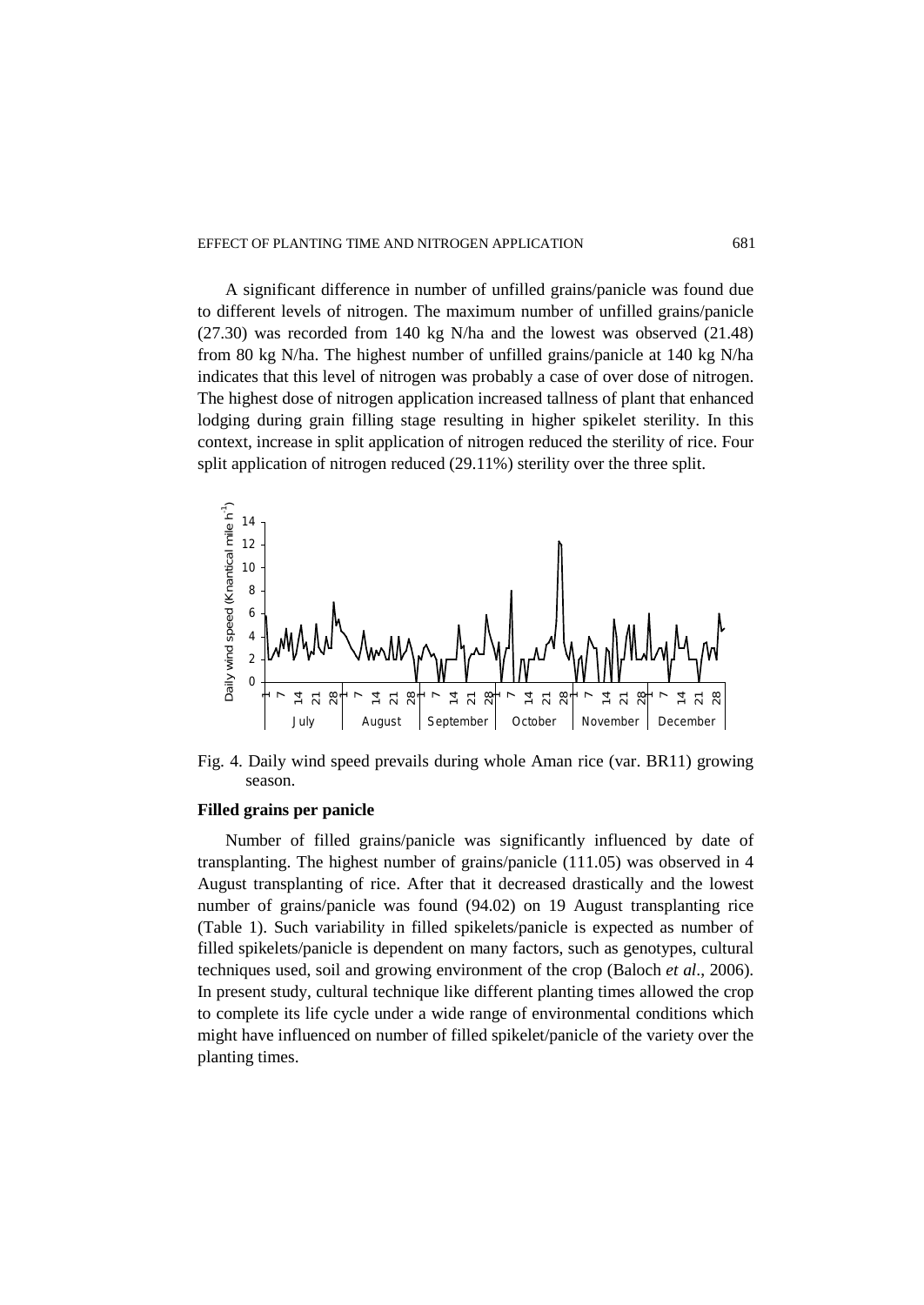

**Fig. 5. Sunshine, cloudy hours and solar radiation during whole Aman rice (var. BR11) growing season.**

Number of filled grains/panicle also varied significantly due to differences in nitrogen level (Table 1). Increased level of nitrogen significantly increased the number of filled grains/panicle upto 120 kg N/ha. The highest number of filled grains/panicle (109.15) was recorded in 120 kg N/ha followed by 140 kg N/ha and the lowest (92.98) was recorded from 80 kg N/ha. Adequate supply of nitrogen contributed to grain development which probably increased number of filled grains/panicle. Further increase in applied nitrogen (140 kg N/ha) reduced number of filled grains/panicle due to luxariant vegetative growth of the crop. The present results explicitly confirm results obtained by Chander and Pandey (1996).

Filled grains/panicle of the variety increased with four split of nitrogen application. The number of grains/panicle and the nitrogen content of plant leaf before heading is closely related. Sufficient nitrogen is required during the grain filling stage of rice as carbohydrate produced at this stage is mostly translocated to grain. Perhaps, application of N at 7 days after heading in 4 splits maintained better leaf N content and subsequently leaf photosynthesis which increased filled grains per panicle.

#### **1000-grain weight**

Thousand grain weight of rice varied due to the variation of transplanting date (Table 1). As the planting delayed grain weight decreased, particularly when planted beyond 4 August. Probably due to late planting the grain filling was hampered that decreased individual seed weight. The highest 1000-grain weight (24.83g) was obtained from 4 August transplanting and the lowest 1000-grain weight (22.51 g) was recorded in 19 August transplanted rice.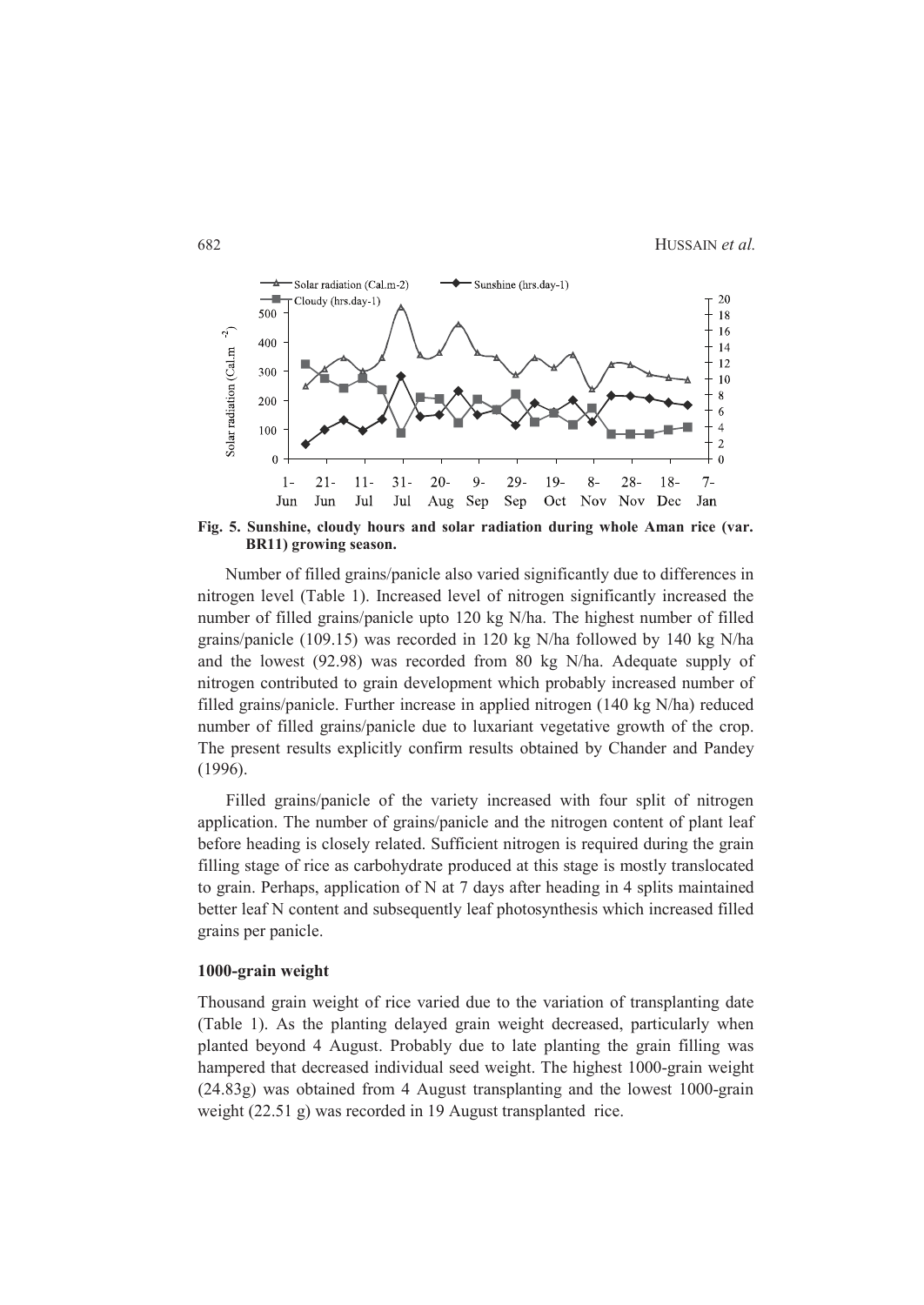The effect of different nitrogen levels on 1000-grain weight was significant. The bolder grain (23.56g) was found at 120 kg N/ha and the smaller (22.82g) at 80 kg N/ha (Table 1). Similar result was also found by Mondel *et al*. (1987) and concluded that the 1000-grain weight increased with the increasing of nitrogen rate although there is little opportunity to improve this parameter through agronomic management.

The 1000-grain weight, however, was influenced significantly when 4 splits of nitrogen was applied. It might be due to nitrogen top dressing atfter 7 days of heading that favoured absorption of nitrogen efficiently to increase grain number as well as grain size. Top dressing at 7 days after heading of rice gave maximum 1000-grain weight as 4 splits of N maintained continuous supply of N which might favour better seed growth and subsequently bolder seed size (Singh, 1998).

## **Spikelet sterility**

The percentage of spikelet sterility varied significantly due to the variation of planting dates (Fig. 6). The highest percentage (37.13%) of spikelet sterility was observed when the crop was transplanted on 19 August. The least number of spikelets sterility (14.91%) was recorded from the crop planted on 4 August. Both early and late planted crop showed higher percentage of spikelet sterility. The early planted crop experienced lodging at flowering to grain filling stage resulting higher percentage of spikelet sterility. Contrarily, late planted crop being adversely affected by low temperature during flowering stage which result in increase in sterile florets or unfilled spikelet. The results are in agreement with those of Shihua *et al*. (1991) in other varieties of rice.



Spikelet sterility was significantly influenced due to the applications of nitrogen (Fig. 6). The highest sterility (26.51%) was found from the crops which received the highest amount of nitrogen (140 kg N/ha) that was identical to spikelet sterility observed in the crop fertilized with 80 kg N/ha. However, mode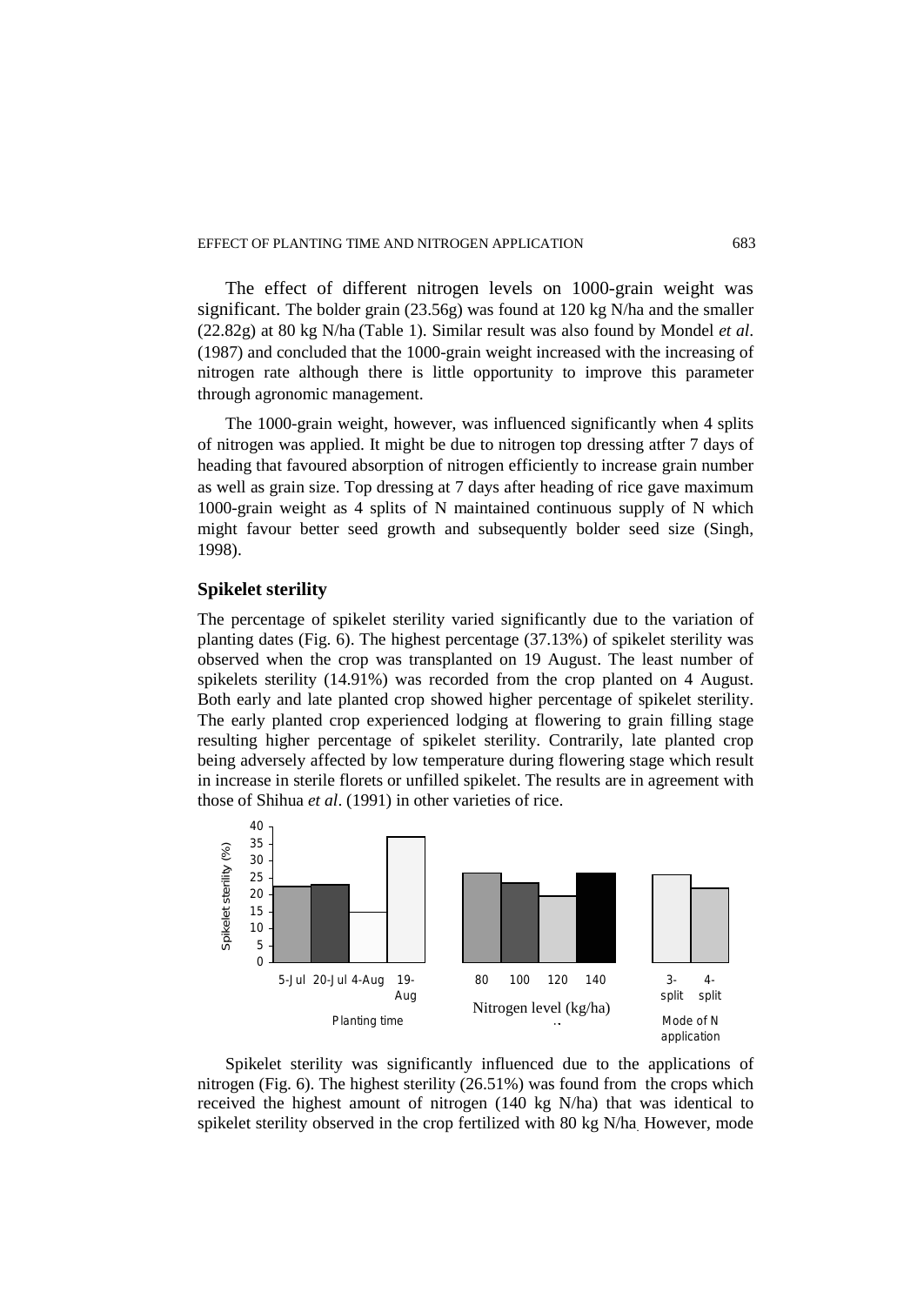of N application reduced spikelet sterility where the lower spikelet sterility (21.91%) was recorded when 4 splits of N was done.

## **Interaction effect**

Interaction effect of planting time, nitrogen level, and mode of nitrogen application on number of filled grains/panicle was significant (Table 2). The lowest number (84.44) of filled grains/panicle was found on 19 August transplanting when fertilized with 80 kg N/ha. The highest number (120.39) of filled grains/panicle was observed on 4 August planting rice fertilized with 120 kg N/ha. This might be due to availabitility of better solar radiation associated with optimum temperature during grain growth of rice.

Crop transplanted on 5 July experienced more period of cloudy hours per days (Fig. 5) during reproductive phase and thereby created adverse effect on fertilization and number of filled grains per panicle. Thus the number of filled grains/panicle of earlier planted crop was significantly lower than those under 4 August transplanted rice. Late planted crop also produced lower number of filled grains/panicle. Application of higher level of nitrogen (120 kg N/ha), however, significantly improved the number of filled grains/panicle even under late transplanted condition. Adequate supply of nitrogen contributed to grain development which probably increased the number of filled grains/panicle at increased nitrogen levels under such planting condition. The present results confirmed the results reported by Chander and Pandey (1996).

Interaction effect of applied N and mode of N application on filled grains/panicle showed that the highest number of filled grains/panicle (110.08) was found when the crop was treated with 4 splits of N at the rate of 120 kg N/ha. Nitrogen top dressing during the late phase of reproductive growth contributes to sink size development by decreasing the number of degenerated spikelets and increasing the hull size as well as partitioning more assimilates to developing more filled grains per panicle (Mae, 1997).

| application on thicu grams per painele of friman fiee (vari bixr1). |            |                       |                       |                       |  |  |  |  |  |  |
|---------------------------------------------------------------------|------------|-----------------------|-----------------------|-----------------------|--|--|--|--|--|--|
| Management                                                          | 80 kg N/ha | $100 \text{ kg}$ N/ha | $120$ kg N/ha         | 140 kg N/ha           |  |  |  |  |  |  |
| Planting time                                                       |            |                       |                       |                       |  |  |  |  |  |  |
| 5 July                                                              | 91.32cD    | 92.43dC               | 97.04dA               | 95.29dB               |  |  |  |  |  |  |
| 20 July                                                             | 95.49bD    | 108.17bB              | 113.63bA              | 105.15 <sub>b</sub> C |  |  |  |  |  |  |
| 4 August                                                            | 100.68aD   | 114.90aB              | 120.39aA              | 113.42aC              |  |  |  |  |  |  |
| 19 August                                                           | 84.44dD    | 94.34cC               | 105.55cA              | 98.02cB               |  |  |  |  |  |  |
| Mode of N application                                               |            |                       |                       |                       |  |  |  |  |  |  |
| 3 split                                                             | 90.87bD    | 99.47 <sub>bC</sub>   | 108.23 <sub>b</sub> A | 102.93aB              |  |  |  |  |  |  |
| 4 split                                                             | 95.09aC    | 103.80aB              | 110.08aA              | 103.00aB              |  |  |  |  |  |  |

**Table 2. Interaction effect of planting time, nitrogen level and mode of N application on filled grains per panicle of Aman rice (var. BR11).**

Means in a column, followed by same small letter (s) and in row, by same capital letter do not differ significantly by DMRT at 0.05 levels.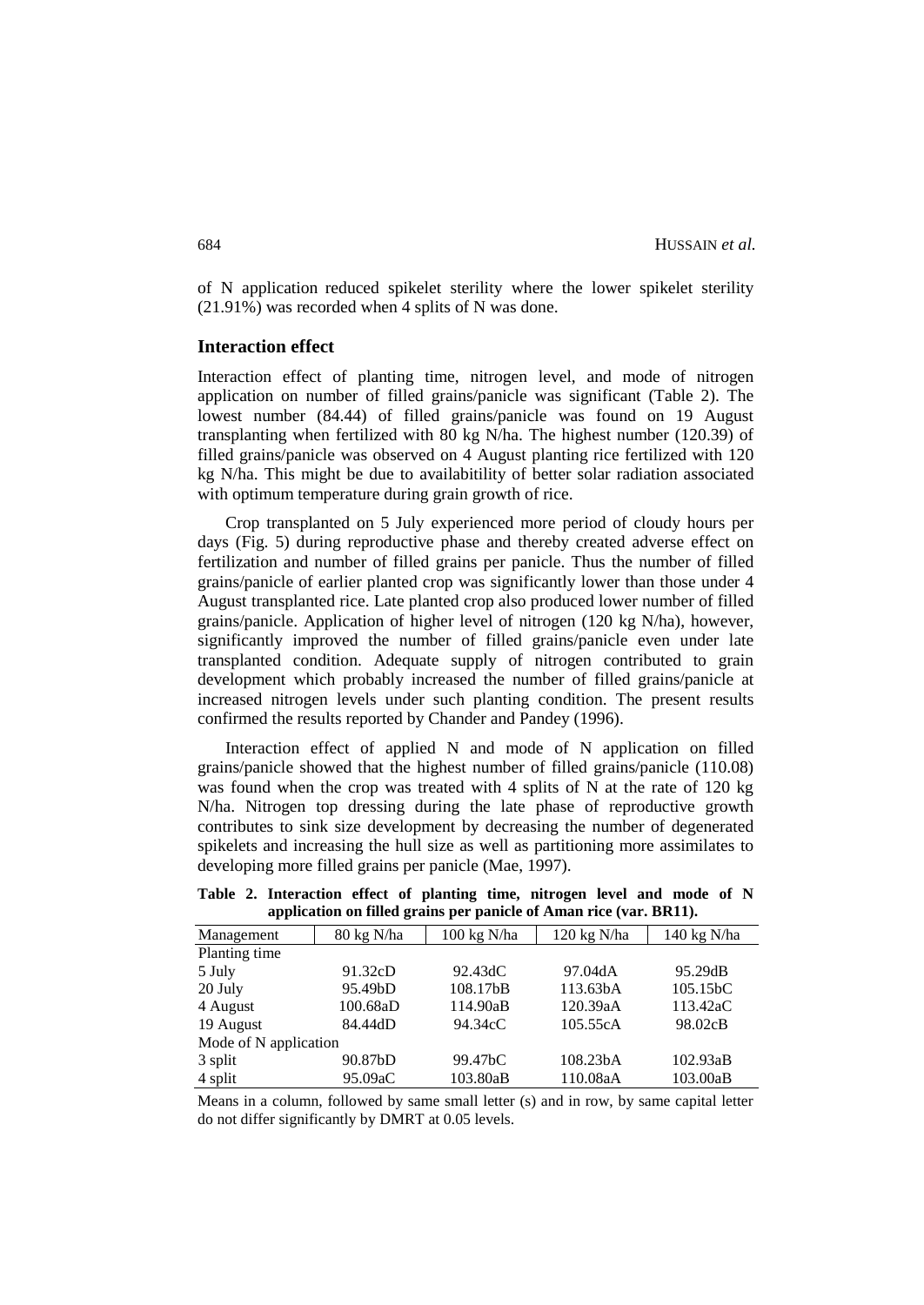# **Grain yield**

Grain yield was significantly influenced by interaction of planting time, nitrogen rates, and mode of N application (Table 3). The highest grain yield (5.50 t/ha) was found from 4 August transplanted crop fertilized with 120 kg N/ha at 4 splits of N application. The highest grain yield obtained from 120 kg N/ha with 4 split of N might be due to the cumulative effect of highest number of panicles/hill, filled grains/panicle, and bolder seed size. Top dressing of N after heading is one way to prevent rapid decline in leaf N concentration and leaf photosynthesis to reduce sterility percentage (Wada *et al.,* 1986). In the present study, number of filled grains/panicle and seed size increased by an additional top dressing of N done at 7 days after heading.

The lowest grain yield (1.87 t/ha) was obtained from 19 August transplanting with 80 kg N/ha when 3 splits were done. In late transplanting, lower amount of nitrogen application decreased the number of panicles/hill and increased unfilled grains per panicle resulting decrease in grain yield of rice. Grain yield decreased at the highest level (140 kg N/ha) of N application. Yield of rice decreased with increased level of nitrogen application in wet season was also reported by Salam *et al.* (2004). It was assumed that excessive vegetative growth and lodging after flowering increased spikelet sterility which was major reason for lower yield of Aman rice under higher level of N application. The results are in agreement with the findings of those of Kropft and Splitters (1991) where grain yield was reduced due to increase unfilled grain per panicle.

| Planting<br>time               | 80 kg N/ha           |                     | $100 \text{ kg N/ha}$ |                     | $120 \text{ kg N/ha}$ |         | $140 \text{ kg}$ N/ha |                     |
|--------------------------------|----------------------|---------------------|-----------------------|---------------------|-----------------------|---------|-----------------------|---------------------|
|                                | 3 split              | $\vert 4$ split     | 3 split               | 4 split             | 3 split               | 4 split | 3 split               | 4 split             |
| 5July                          |                      | 3.4bC 3.38bC 3.82bB |                       | 3.99 <sub>b</sub> B | 4.12 <sub>b</sub> A   | 4.32bA  | 4.14bA                | 4.01 <sub>b</sub> B |
| 20July                         | 3.79aC 3.95aC 4.10aC |                     |                       | 4.73 <sub>b</sub> B | 4.64aB                | 5.12aA  | 4.44aB                | 4.13aC              |
| 4 August                       |                      |                     | 3.92aC 4.06aC 4.64aB  | 5.32aB              | 4.81aB                | 5.50aA  | 4.98aB                | 4.48aB              |
| 19 August 1.87cC 1.92cC 2.46cB |                      |                     |                       | 2.71cB              | 3.23cA                | 3.17cA  | 3.79cA                | 3.39cA              |

**Table 3. Grain yield of Aman rice (var. BR11) as affected by planting time, nitrogen level, and mode of N application.**

Means in a column, followed by same small letter (s) and in row, by same capital letter do not differ significantly by DMRT at 0.05 levels.

# **Soluble protein**

Total soluble protein of freshly harvested rice seed was significantly influenced by planting time, N level, and mode of N application (Table 4). Total soluble protein ranged from 5.12 to 9.27 mg/g, which is in agreement with the findings of Sinclair and De Wit (1975) who found 8 to16% proteins in cereal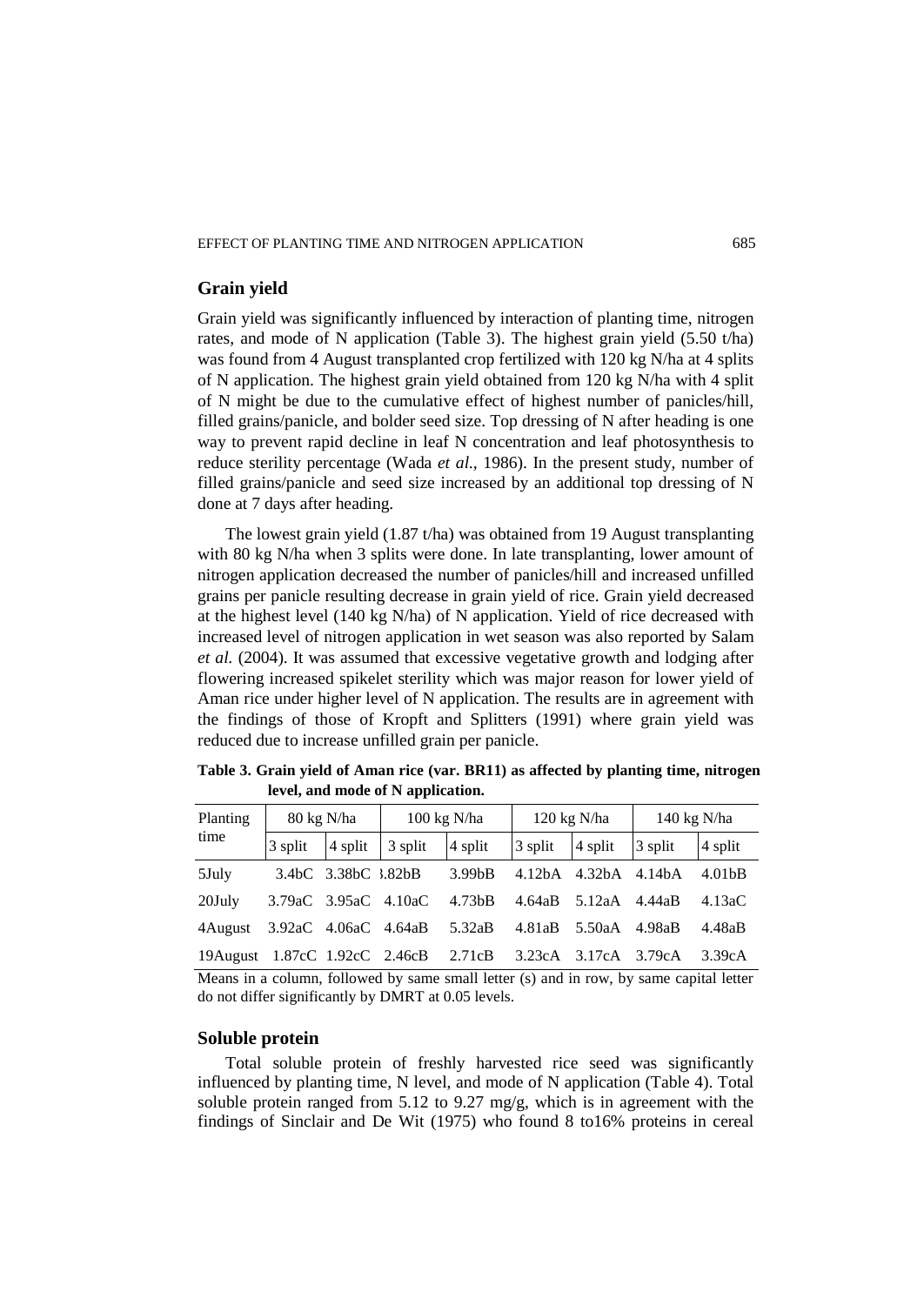seed. The highest total soluble protein  $(9.27 \text{ mg/g})$  was estimated from the seeds of 4 August planted crop fertilized with 120 kg N/ha.

| Planting | $80 \text{ kg}$ N/ha |                     | $100 \text{ kg } N/\text{ha}$ |                     |                     | $120 \text{ kg}$ N/ha | $140 \text{ kg}$ N/ha |                     |
|----------|----------------------|---------------------|-------------------------------|---------------------|---------------------|-----------------------|-----------------------|---------------------|
| Time     | 3 split              | 4 split             | 3 split                       | 4 split             | 3 split             | 4 split               | 3 split               | 4 split             |
| 5 July   | 5.87bD               | 6.22 <sub>b</sub> C | 6.32 <sub>b</sub> C           | 6.77 <sub>b</sub> C | 7.02aB              | 7.41cB                | 7.74bB                | 8.57aA              |
| 20 July  | 6.71aC               | 7.12aB              | 7.40aB                        | 7.85aB              | 7.77aB              | 8.33 <sub>b</sub> A   | 8.82aA                | 7.27 <sub>b</sub> B |
| 4August  | 6.04aD               | 6.40 <sub>b</sub> D | 6.69 <sub>bD</sub>            | 7.24aC              | 6.78 <sub>b</sub> D | 9.27aA                | 7.80 <sub>b</sub> C   | 8.38aB              |
| 19August | 5.12 <sub>b</sub> C  | 5.64cC              | 5.68cC                        | 6.14bB              | 6.35bB              | 6.77dB                | 6.90cB                | 7.50bA              |

**Table 4. Interaction effects of planting time, nitrogen level and mode of N application on soluble protein (%) of Aman rice (var. BR11).**

Means in a column, followed by same small letter (s) and in row, by same capital letter do not differ significantly by DMRT at 0.05 levels.

#### **Conclusion**

Treatment receiving 4 August was the best in recording the number of filled grains (113.05/panicle) and 1000-grain weight of T.Aman rice. Among the nitrogen treatments, 120 kg N/ha produced the highest number of filled grains/panicle as well as heavier 1000-grain weight of T.Aman rice. On the other hand, 4 split applications produced the highest value of different important parameters of the crop.

### **References**

- Ali, S.M. M., M. M. Haque, A. B. Siddique, A. F. Mollah and M. N. Islam. 2005. Effect of sowing date on the phenology growth and seed yield of tossa jute (*Corchorus olitorius* L.) in late sown condition. *Bangladesh J. Agric*. **27 & 28:** 91-97.
- Baloch, M. S., I. U. Awan and G. Hassan. 2006. Growth and yield of rice as affected by transplanting dates and seedlings per hill under high temperature of Dera Ismail Khan*. Pakistan. J. Zhejiang. Univ. Sci. B.* **7:** 572-579.
- BBS. 2009. Statistical Yearbook of Bangladesh. Bangladesh Bureau of Statistics, Ministry of Planning, Government of the People's Republic of Bangladesh.
- Castillo, A. G., J. G. Hampton and P. Coolbear. 1994. Effect of sowing dates and harvest timing on seed vigor in garden pea (*Pisum sativum* L.). *New Zealand J. Crop and Hort Sci.* **22:** 91-95.
- Cataldo, D. A., L. E. Schrader and V. L. Young. 1974. Analysis by digstetion and colorimetric assay of total nitrogen in plant tissues high in nitrogen*. Crop Sci.* **14:** 854-856.
- Chander. S. and Pandey. 1996. Effect of herbicide and N on yield of scented rice under different rice cultures. *Indian J. Agron.* **41:** 209-214.
- Copeland, L. O. 1976. Principles of Seed Science and Technology. Burgess Pub. Com. Minneapolis. Minnesota. Pp. 164-165.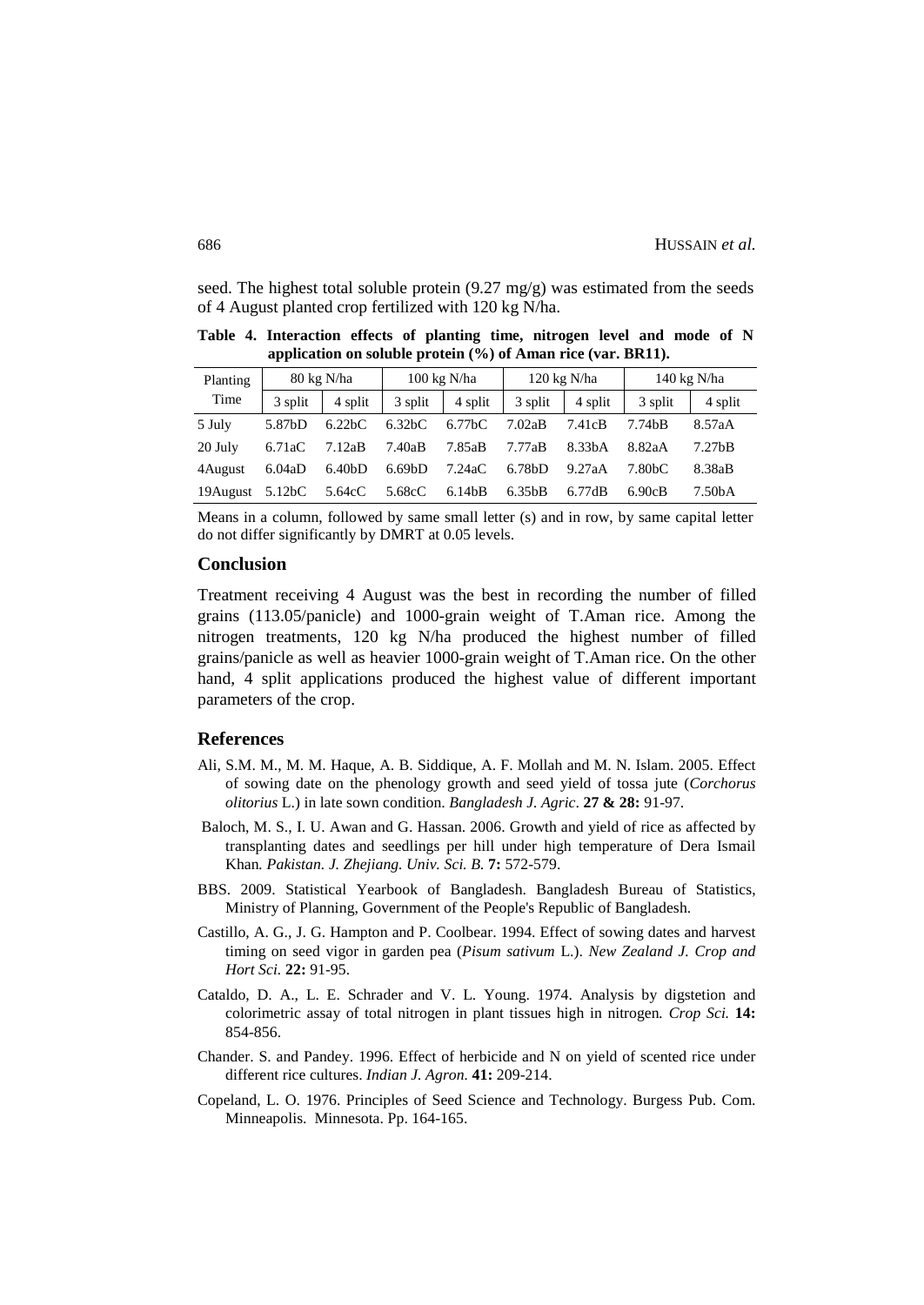- Dey, M. M., M. N. I. Miah, B. A. A. Mustafi and M. Hossain. 1996. Rice Production constraints in Bangladesh: Implications for Further Research Priorities. Rice Research Priorities. Rice Research in Asia: Progress and Properties. Intl. Rice Res. Inst. Pp. 179-199.
- FAO. 1998. Food and Agricultural Organization the United Nations. Rice grain of life. P. 44.
- Haider, J., T. Marumoto and A. K. Azad. 1991. Estimation of microbial biomass, carbon and nitrogen in Bangladesh soils. *Soil Sci. & Plant Nutr.* **37:**591-599.
- Henan, D. P. and P.E. Bacon. 1987. Effect of nitrogen fertilizer timing on crop growth and nitrogen growth and nitrogen use efficiency by different rice varieties in southern Australia. In: Efficiency of nitrogen fertilizer on rice. Intl. Rice Res. Inst. Los Banos. Philippines: 97-105.
- ISTA. 2006. International rules for seed testing. International Seed Testing Association (ISTA), Bassersdorf, Switzerland.
- Juliano, B.O. 1972 Phsicochemical properties of starch and protein in relation to grain qulity and nutritional value of rice. In Intl. rice Res. Inst. Rice Breeding. Pp.389-405.
- Khush, G. S. 1996. Prospect and approaches to increasing the genetic yield potential of rice. Rice Research in Assia ; Progess and priorities . Intl. Rice Res. Inst. Edited by R. E. Evension, R. W. Herdt and M. Hossain. Pp. 59 -71.
- Mae, T. 1997. Physiological nitrogen efficiency in rice. Nitrogen utilization, photosynthesis and yield potential. In: Ando, T., K. Fujita, T. Mae, H. Matsuto, S. Mori and J. Sekiya (eds). Plant nutrition for sustainable food production and environment. Kluwer Academic Publishers, Printed in Japan.
- Mannan, A. 2005 Effect of planting date, N fertilization and water stress on growth, yield and quality of fine rice. (Ph. D Thesis. Dept. of Agronomy BAU.) Mymenshing.
- Maske, S. R. Saggar, M. S Maskina and R. S. Rakhi. 1997. Rice cultivation for the million, Japan Scientific Society Press, Tokyo, Japan.
- Mikkelsen, D. S, J. R. Jayaweera and D. E. Rolston. 1995. Nitrogen fertilization practices of low land rice culture. *N fertilization in the Environment*: 171 -223.
- Mondal, S. S, A. N Dasmahapatra and B. N Chaterjee. 1987. Effect of high rate of potassium and nitrogen on rice yield components. *Env. and Ecol*. **5:** 300 -303.
- Schnier, H. F., Dingkihn., S. K. De Datta, K. Mengel. 1990. Nitrogen fertilization of direct seeded flooded vs. transplanted rice. Nitrogen uptake, photosynthesis, growth and yield. *Crop Sci.* **30:** 1276-1284.
- Shihua, C., S. Zougiu and Si Huamin. 1991. Simulation of the effect of temperature on spokelet fertility in rice and consequences for rice production. P. 73-78.
- Sinclair, T. R. and C. T. de Wit. 1975. Photosynthate and nitrogen requirements for seed production by various crops. *Science* **189:** 565-567
- Sing, H. and S.S. Gill. 1981. Effect of seed size and sowing dates on seed crop of pea. *Seed Res.* **9:** 122-125.